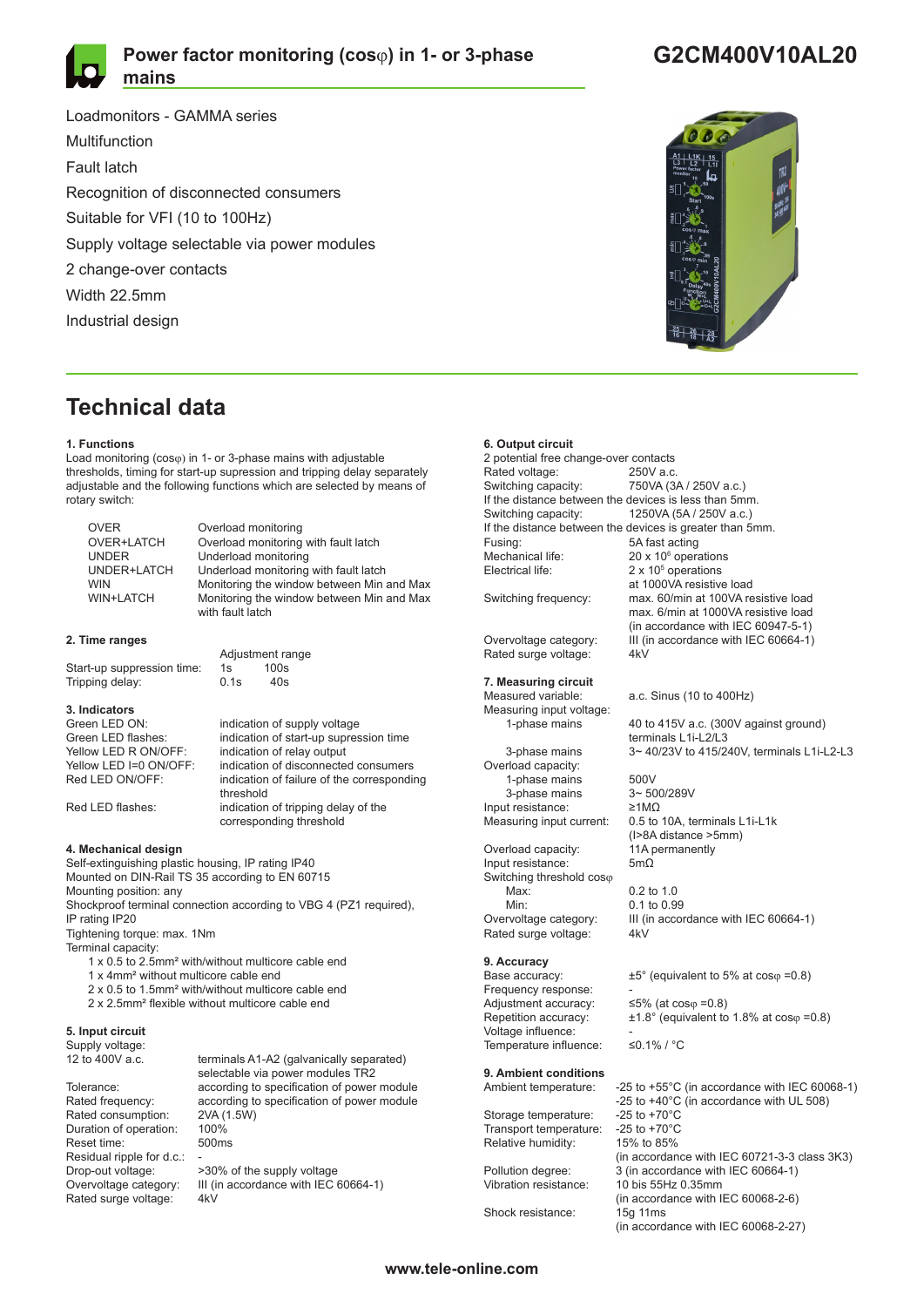# **G2CM400V10AL20**

# **Functions**

When the supply voltage U is applied, the output relays switch into on-position (yellow LED R and LED I=0 illuminated) and the set interval of the start-up suppression (START) begins (green LED U flashes). Changes of the measured power factor (cos $\varphi$ ) during this period do not affect the state of the output relay. After the interval has expired the green LED is illuminated steadily. For all the functions the LEDs MIN and MAX are flashing alternating, when the minimum value for the measured power factor was chosen to be greater than the maximum value.

### **Overload monitoring (OVER, OVER+LATCH)**

When the measured power factor exceeds the value adjusted at the MAX-regulator, the set interval of the tripping delay (DELAY) begins (red LED MAX flashes). After the interval has expired (red LED MAX illuminated), the output relays switch into off-position (yellow LED R not illuminated). The output relays again switch into on-position (yellow LED R illuminated), when the measured power factor falls below the value adjusted at the MIN-regulator (red LED MAX not illuminated). If the fault latch is activated (OVER+LATCH) and the measured power factor remains above the MAX-value longer than the set interval of the tripping delay, the output relays remain in the off-position even if the measured power factor falls below the value adjusted at the MIN-regulator. After resetting the failure (interrupting and re-applying the supply voltage), the output relays switch into on-position and a new measuring cycle begins with the set interval of the start-up suppression (START).



### **Underload monitoring (UNDER, UNDER+LATCH)**

When the measured power factor falls below the value adjusted at the MIN-regulator, the set interval of the tripping delay (DELAY) begins (red LED MIN flashes). After the interval has expired (red LED MIN illuminated), the output relays switch into off-position (yellow LED R not illuminated). The output relays again switch into on-position (yellow LED R illuminated), when the measured power factor exceeds the value adjusted at the MAX-regulator. If the fault latch is activated (UNDER+LATCH) and the measured power factor remains below the MIN-value longer than the set interval of the tripping delay, the output relays remain in the off-position even if the measured power factor exceeds the value adjusted at the MAX-regulator. After resetting the failure (interrupting and re-applying the supply voltage), the output relays switch into on-position and a new measuring cycle begins with the set interval of the start-up suppression (START).



### **Window function (WIN, WIN+LATCH)**

The output relays switch into on-position (yellow LED R illuminated) when the measured power factor exceeds the value adjusted at the MIN-regulator. When the measured power factor exceeds the value adjusted at the MAX-regulator, the set interval of the tripping delay (DELAY) begins (red LED MAX flashes). After the interval has expired (red LED MAX illuminated), the output relays switch into off-position (yellow LED R not illuminated). The output relays again switch into onposition (yellow LED R illuminated) when the measured power factor falls below the value adjusted at the MAX-regulator (red LED MAX not illuminated). When the measured power factor falls below the value adjusted at the MIN-regulator, the set interval of the tripping delay (DELAY) begins again (red LED MIN flashes). After the interval has expired (red LED MIN illuminated), the output relays switch into offposition (yellow LED R not illuminated).



If the fault latch is activated (WIN+LATCH) and the measured power factor remains below the MIN-value longer than the set interval of the tripping delay, the output relays remain in the off-position even if the measured power factor exceeds the value adjusted at the MIN-regulator. If the measured power factor remains above the MAX-value longer than the set interval of the tripping delay, the output relays remain in the off-position even if the measured power factor falls below the value adjusted at the MAX-regulator. After resetting the failure (interrupting and re-applying the supply voltage), the output relays switch into onposition and a new measuring cycle begins with the set interval of the start-up suppression (START).



### **Recognition of disconnected consumers**

When the current flow between L1i and L1k is interrupted (yellow LED I=0 illuminated) and no fault has been stored the output relays switch into on-position resp. remain in on-position (yellow LED R illuminated). When the current flow is restored, the measuring cycle is restarted with the set interval of the start-up suppression (START).